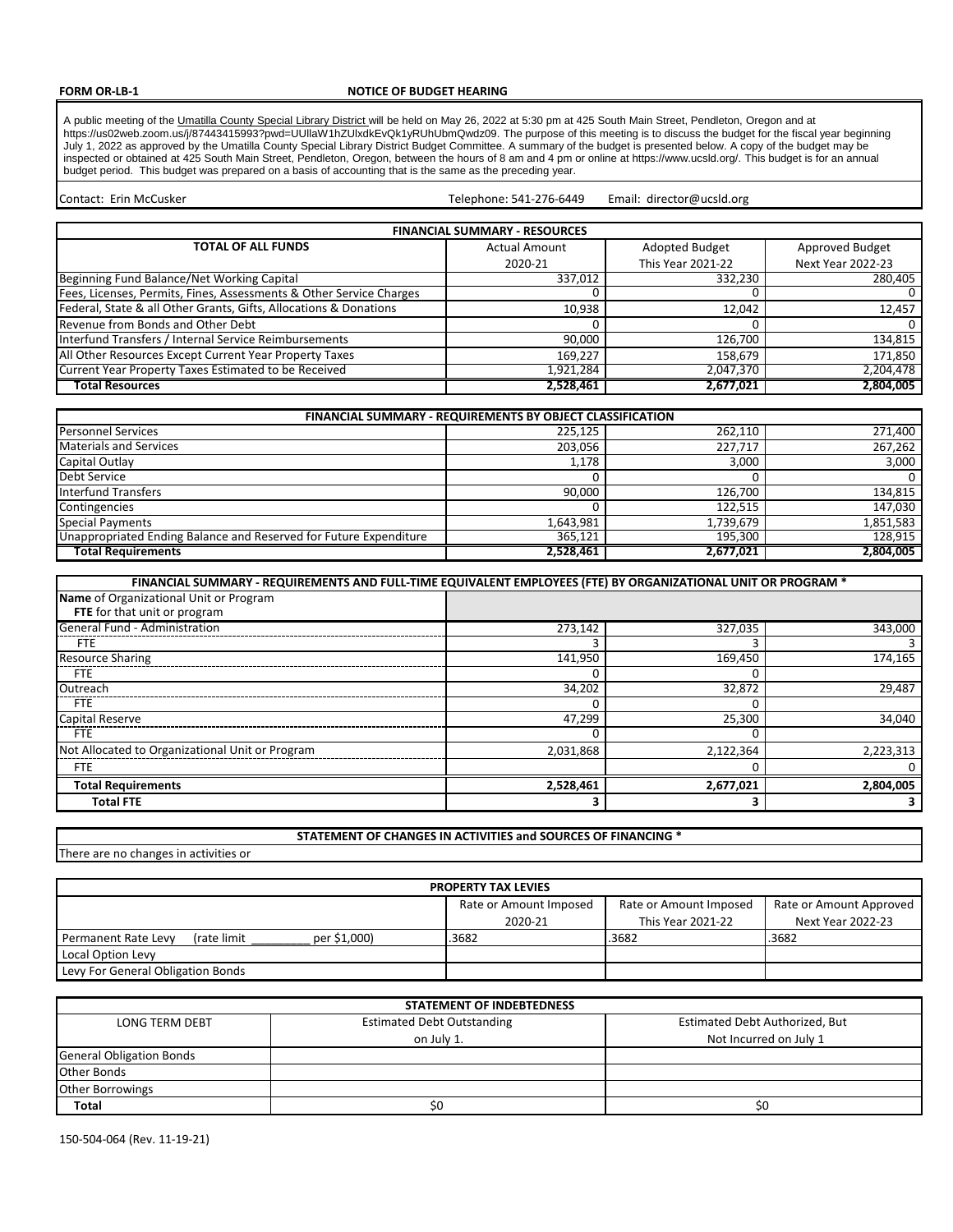**FORM LB-20**

# **RESOURCES**

# **General**

(Fund)

**Umatilla County Special Library District**

(Name of Municipal Corporation)

|                                                                                                                                                                                                                                                                                                                                                                                                                                                                                                                                                  | <b>Historical Data</b>                    |                                          |                             |    |                                                    | Budget for Next Year 2022 - 2023     |                                        |                              |                 |
|--------------------------------------------------------------------------------------------------------------------------------------------------------------------------------------------------------------------------------------------------------------------------------------------------------------------------------------------------------------------------------------------------------------------------------------------------------------------------------------------------------------------------------------------------|-------------------------------------------|------------------------------------------|-----------------------------|----|----------------------------------------------------|--------------------------------------|----------------------------------------|------------------------------|-----------------|
|                                                                                                                                                                                                                                                                                                                                                                                                                                                                                                                                                  | Actual                                    |                                          | Adopted Budget              |    | <b>RESOURCE DESCRIPTION</b>                        |                                      |                                        |                              |                 |
|                                                                                                                                                                                                                                                                                                                                                                                                                                                                                                                                                  | <b>Second Preceding</b><br>Year 2019 - 20 | <b>First Preceding</b><br>Year 2020 - 21 | This Year<br>Year 2021 - 22 |    |                                                    | Proposed By<br><b>Budget Officer</b> | Approved By<br><b>Budget Committee</b> | Adopted By<br>Governing Body |                 |
|                                                                                                                                                                                                                                                                                                                                                                                                                                                                                                                                                  |                                           |                                          |                             |    |                                                    |                                      |                                        |                              |                 |
| $\boxed{1}$                                                                                                                                                                                                                                                                                                                                                                                                                                                                                                                                      | 173,590                                   | 247,033                                  | 270,500                     |    | 1 Available cash on hand* (cash basis) or          | 219,135                              | 219,135                                |                              | $\mathbf{1}$    |
| $\overline{2}$                                                                                                                                                                                                                                                                                                                                                                                                                                                                                                                                   | $\mathbf 0$                               | 0                                        | 0                           |    | 2 Net working capital (accrual basis)              |                                      |                                        |                              | $\overline{2}$  |
| $\overline{\mathbf{3}}$                                                                                                                                                                                                                                                                                                                                                                                                                                                                                                                          | 58,874                                    | 61,462                                   | 55,000                      |    | 3 Previously levied taxes estimated to be received | 55,000                               | 55,000                                 |                              | 3               |
| $\overline{4}$                                                                                                                                                                                                                                                                                                                                                                                                                                                                                                                                   | 6,841                                     | 2,844                                    | 4,000                       |    | 4 Interest                                         | 2,500                                | 2,500                                  |                              | 4               |
| $5\overline{)}$                                                                                                                                                                                                                                                                                                                                                                                                                                                                                                                                  | 0                                         | 0                                        | 0                           |    | 5 Transferred IN, from other funds                 | 0                                    | 0                                      |                              | 5               |
| $6\overline{6}$                                                                                                                                                                                                                                                                                                                                                                                                                                                                                                                                  |                                           |                                          |                             | 6  | <b>OTHER RESOURCES</b>                             |                                      |                                        |                              | $\,$ 6 $\,$     |
| $\overline{7}$                                                                                                                                                                                                                                                                                                                                                                                                                                                                                                                                   | 71,187                                    | 72,229                                   | 72,229                      |    | 7 Community Service Fees                           | 85,000                               | 85,000                                 |                              | $\overline{7}$  |
| $\overline{8}$                                                                                                                                                                                                                                                                                                                                                                                                                                                                                                                                   | $\Omega$                                  | 0                                        | 0                           |    | 8 Blue Mountain Hub Grant                          | $\Omega$                             | $\Omega$                               |                              | 8               |
| $\overline{9}$                                                                                                                                                                                                                                                                                                                                                                                                                                                                                                                                   | 439                                       | 158                                      | 300                         |    | 9 Other Income                                     | 200                                  | 200                                    |                              | 9               |
| $\frac{10}{11}$                                                                                                                                                                                                                                                                                                                                                                                                                                                                                                                                  |                                           |                                          |                             | 10 |                                                    |                                      |                                        |                              | $10\,$          |
|                                                                                                                                                                                                                                                                                                                                                                                                                                                                                                                                                  |                                           |                                          |                             | 11 |                                                    |                                      |                                        |                              | 11              |
| 12                                                                                                                                                                                                                                                                                                                                                                                                                                                                                                                                               |                                           |                                          |                             | 12 |                                                    |                                      |                                        |                              | 12              |
| 13                                                                                                                                                                                                                                                                                                                                                                                                                                                                                                                                               |                                           |                                          |                             | 13 |                                                    |                                      |                                        |                              | 13              |
| 14                                                                                                                                                                                                                                                                                                                                                                                                                                                                                                                                               |                                           |                                          |                             | 14 |                                                    |                                      |                                        |                              | 14              |
|                                                                                                                                                                                                                                                                                                                                                                                                                                                                                                                                                  |                                           |                                          |                             | 15 |                                                    |                                      |                                        |                              | 15              |
|                                                                                                                                                                                                                                                                                                                                                                                                                                                                                                                                                  |                                           |                                          |                             | 16 |                                                    |                                      |                                        |                              | 16              |
|                                                                                                                                                                                                                                                                                                                                                                                                                                                                                                                                                  |                                           |                                          |                             | 17 |                                                    |                                      |                                        |                              | 17              |
|                                                                                                                                                                                                                                                                                                                                                                                                                                                                                                                                                  |                                           |                                          |                             | 18 |                                                    |                                      |                                        |                              | 18              |
|                                                                                                                                                                                                                                                                                                                                                                                                                                                                                                                                                  |                                           |                                          |                             | 19 |                                                    |                                      |                                        |                              | 19              |
|                                                                                                                                                                                                                                                                                                                                                                                                                                                                                                                                                  |                                           |                                          |                             | 20 |                                                    |                                      |                                        |                              | 20              |
|                                                                                                                                                                                                                                                                                                                                                                                                                                                                                                                                                  |                                           |                                          |                             | 21 |                                                    |                                      |                                        |                              | $\overline{21}$ |
|                                                                                                                                                                                                                                                                                                                                                                                                                                                                                                                                                  |                                           |                                          |                             | 22 |                                                    |                                      |                                        |                              | 22              |
|                                                                                                                                                                                                                                                                                                                                                                                                                                                                                                                                                  |                                           |                                          |                             | 23 |                                                    |                                      |                                        |                              | 23              |
|                                                                                                                                                                                                                                                                                                                                                                                                                                                                                                                                                  |                                           |                                          |                             | 24 |                                                    |                                      |                                        |                              | 24              |
|                                                                                                                                                                                                                                                                                                                                                                                                                                                                                                                                                  |                                           |                                          |                             | 25 |                                                    |                                      |                                        |                              | 25              |
|                                                                                                                                                                                                                                                                                                                                                                                                                                                                                                                                                  |                                           |                                          |                             | 26 |                                                    |                                      |                                        |                              | 26              |
|                                                                                                                                                                                                                                                                                                                                                                                                                                                                                                                                                  |                                           |                                          |                             | 27 |                                                    |                                      |                                        |                              | $\overline{27}$ |
|                                                                                                                                                                                                                                                                                                                                                                                                                                                                                                                                                  |                                           |                                          |                             | 28 |                                                    |                                      |                                        |                              | 28              |
|                                                                                                                                                                                                                                                                                                                                                                                                                                                                                                                                                  | 310,931                                   | 383,726                                  | 402,029                     |    | 29 Total resources, except taxes to be levied      | 361,835                              | 361,835                                | 0                            | 29              |
|                                                                                                                                                                                                                                                                                                                                                                                                                                                                                                                                                  |                                           |                                          | 2,047,370                   |    | 30 Taxes estimated to be received                  | 2,204,478                            | 2,204,478                              |                              | 30              |
| 15<br>16<br>17<br>18<br>19<br>20<br>21<br>22<br>23<br>24<br>25<br>26<br>27<br>28<br>29<br>33<br>1<br><br><br>30<br>33<br><br><br><br><br><br>32<br>32<br>33<br>34<br>35<br>36<br>34<br>35<br>36<br>32<br>34<br>32<br>33<br>34<br>34<br>35<br>36<br>32<br>34<br>34<br>34<br>35<br>36<br>32<br>34<br>34<br>35<br>36<br>3<br>32<br>33<br>34<br>35<br>36<br>3<br>34<br>3<br>3<br>3<br>3<br>3 <br< td=""><td>1,815,729</td><td>1,921,284</td><td></td><td></td><td>31 Taxes collected in year levied</td><td></td><td></td><td></td><td>31</td></br<> | 1,815,729                                 | 1,921,284                                |                             |    | 31 Taxes collected in year levied                  |                                      |                                        |                              | 31              |
|                                                                                                                                                                                                                                                                                                                                                                                                                                                                                                                                                  | 2,126,660                                 | 2,305,010                                | 2,449,399                   |    | 32 TOTAL RESOURCES                                 | 2,566,313                            | 2,566,313                              | $\mathbf 0$                  | $32$            |

150-504-020 (rev 10-16)

\*The balance of cash, cash equivalents and investments in the fund at the beginning of the budget year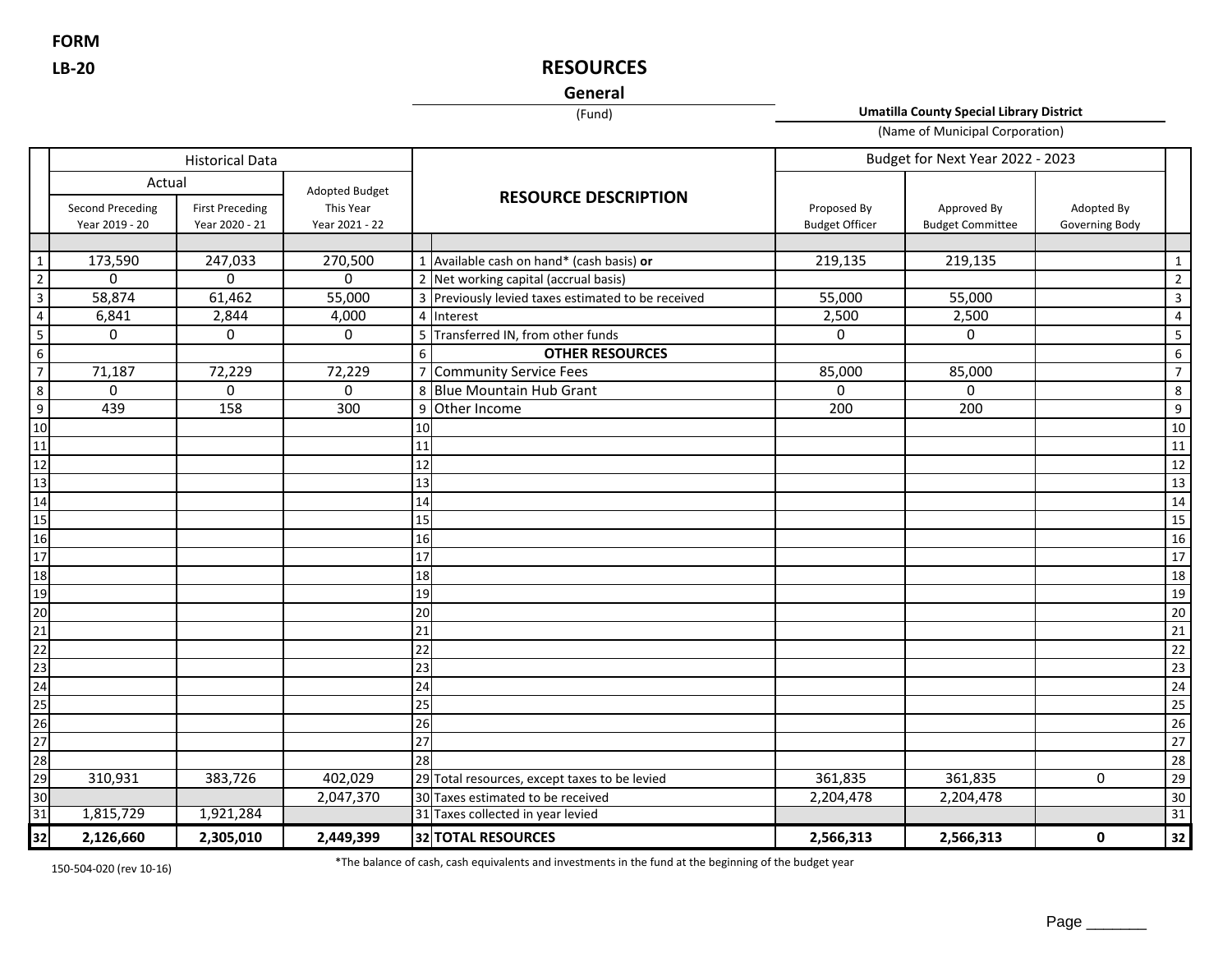**FORM**

# **REQUIREMENTS SUMMARY**

### **ALLOCATED** TO AN ORGANIZATIONAL UNIT OR PROGRAM & ACTIVITY

**LB-30**

**General Fund Umatilla County Special Library District**

|                         |                                    |                                          |                          |                                           | (name of fund)                           | (name of Municipal Corporation)      |                                        |                              |                         |
|-------------------------|------------------------------------|------------------------------------------|--------------------------|-------------------------------------------|------------------------------------------|--------------------------------------|----------------------------------------|------------------------------|-------------------------|
|                         |                                    | <b>Historical Data</b><br>Actual         | Adopted Budget           |                                           | <b>REQUIREMENTS FOR:</b>                 |                                      | Budget For Next Year 2022 - 2023       |                              |                         |
|                         | Second Preceding<br>Year 2019 - 20 | <b>First Preceding</b><br>Year 2020 - 21 | This Year<br>$2021 - 22$ | (Name of Org. Unit or Program & Activity) |                                          | Proposed By<br><b>Budget Officer</b> | Approved By<br><b>Budget Committee</b> | Adopted By<br>Governing Body |                         |
| $\,$ 1                  |                                    |                                          |                          | $\mathbf{1}$                              | PERSONNEL SERVICES                       |                                      |                                        |                              | $1\,$                   |
| $\overline{2}$          | 152,829                            | 157,066                                  | 163,000                  |                                           | 2 Salaries & Wages                       | 180.000                              | 180,000                                |                              | $\overline{2}$          |
| $\overline{\mathbf{3}}$ | 46,032                             | 47,557                                   | 52,920                   | 3                                         | Health & Accident Insurance              | 50,400                               | 50,400                                 |                              | $\overline{\mathbf{3}}$ |
| $\overline{4}$          | 5,005                              | 5,202                                    | 25,000                   | $\overline{4}$                            | Retirement                               | 25,000                               | 25,000                                 |                              | $\overline{4}$          |
| $\overline{\mathbf{5}}$ | 14,815                             | 15,300                                   | 21,190                   | 5                                         | <b>Employer Paid Taxes</b>               | 16,000                               | 16,000                                 |                              | 5                       |
| 6                       | $\Omega$                           | $\Omega$                                 | $\Omega$                 | 6                                         | Blue Mountain Hub Grant Salary           | $\Omega$                             | 0                                      |                              | 6                       |
| $\overline{7}$          |                                    |                                          |                          | $\overline{7}$                            |                                          |                                      |                                        |                              | $\overline{7}$          |
| 8                       | 218,681                            | 225,125                                  | 262,110                  | 8                                         | <b>TOTAL PERSONNEL SERVICES</b>          | 271,400                              | 271,400                                | 0                            | 8                       |
| 9                       | $\overline{\mathbf{3}}$            | 3                                        | 3                        | 9                                         | <b>Total Full-Time Equivalent (FTE)</b>  | 3                                    |                                        |                              | $\boldsymbol{9}$        |
| 10                      |                                    |                                          |                          | 10                                        | <b>MATERIALS AND SERVICES</b>            |                                      |                                        |                              | $\overline{10}$         |
| 11                      | 1,947                              | 1,171                                    | 3,000                    |                                           | 11 Board Expenses                        | 3,000                                | 3,000                                  |                              | 11                      |
| 12                      | $\mathbf 0$                        | 6,649                                    | 3,000                    |                                           | 12 Elections                             | 7,500                                | 7,500                                  |                              | 12                      |
| 13                      | 797                                | 1,053                                    | 1,500                    |                                           | 13 Ads & Notices                         | 1,500                                | 1,500                                  |                              | 13                      |
| 14                      | 4,450                              | 4,476                                    | 5,000                    |                                           | 14 Audit                                 | 5,500                                | 5,500                                  |                              | 14                      |
| 15                      | 2,585                              | 3,032                                    | 3,500                    |                                           | 15 Insurance                             | 5,300                                | 5,300                                  |                              | 15                      |
| 16                      | $\Omega$                           | 2,259                                    | 3,000                    |                                           | 16 Legal Expense                         | 5,000                                | 5,000                                  |                              | 16                      |
| 17                      | 9,180                              | 9,540                                    | 11,025                   |                                           | 17 Fiscal Management                     | 12,000                               | 12,000                                 |                              | 17                      |
| 18                      | 8,144                              | 8,880                                    | 9,300                    |                                           | 18 Rent                                  | 9,500                                | 9,500                                  |                              | 18                      |
| 19                      | 1,919                              | 2,078                                    | 2,100                    |                                           | 19 Telephone                             | 2,100                                | 2,100                                  |                              | 19                      |
| 20                      | 1,920                              | 1,650                                    | 2,000                    |                                           | 20 Email/Website                         | 2,200                                | 2,200                                  |                              | 20                      |
| 21                      | 4,865                              | 3,844                                    | 6,000                    |                                           | 21 Office Supplies, Maintenance, Postage | 6,000                                | 6,000                                  |                              | 21                      |
| 22                      | 210                                | 1,826                                    | 3,500                    |                                           | 22 Staff Training & Conferences          | 3,000                                | 3,000                                  |                              | 22                      |
| 23                      | 3,382                              | 381                                      | 9,000                    | 23                                        | Transportation                           | 6,000                                | 6,000                                  |                              | 23                      |
| 24                      |                                    |                                          |                          | 24                                        |                                          |                                      |                                        |                              | 24                      |
| 25                      |                                    |                                          |                          | $\overline{25}$                           |                                          |                                      |                                        |                              | 25                      |
| 26                      |                                    |                                          |                          | 26                                        |                                          |                                      |                                        |                              | 26                      |
| 27                      | 39,399                             | 46,839                                   | 61,925                   | 27                                        | <b>TOTAL MATERIALS AND SERVICES</b>      | 68,600                               | 68,600                                 | 0                            | 27                      |
| 28                      |                                    |                                          |                          | 28                                        | <b>CAPITAL OUTLAY</b>                    |                                      |                                        |                              | 28                      |
| 29                      | 400                                | 1,178                                    | 3,000                    | 29                                        |                                          | 3,000                                | 3,000                                  |                              | 29                      |
| 30                      |                                    |                                          |                          | 30                                        |                                          |                                      |                                        |                              | 30                      |
| 31                      |                                    |                                          |                          | 31                                        |                                          |                                      |                                        |                              | 31                      |
| $\overline{32}$         |                                    |                                          |                          | 32                                        |                                          |                                      |                                        |                              | 32                      |
| 33                      |                                    |                                          |                          | 33                                        |                                          |                                      |                                        |                              | 33                      |
| 34                      |                                    |                                          |                          | 34                                        |                                          |                                      |                                        |                              | 34                      |
| 35                      | 400                                | 1,178                                    | 3,000                    |                                           | 35 TOTAL CAPITAL OUTLAY                  | 3,000                                | 3,000                                  | 0                            | 35                      |
| 36                      | 258,480                            | 273,142                                  | 327,035                  |                                           | 36 ORGANIZATIONAL UNIT / ACTIVITY TOTAL  | 343,000                              | 343,000                                | 0                            | 36                      |

150-504-030 (Rev 11-18)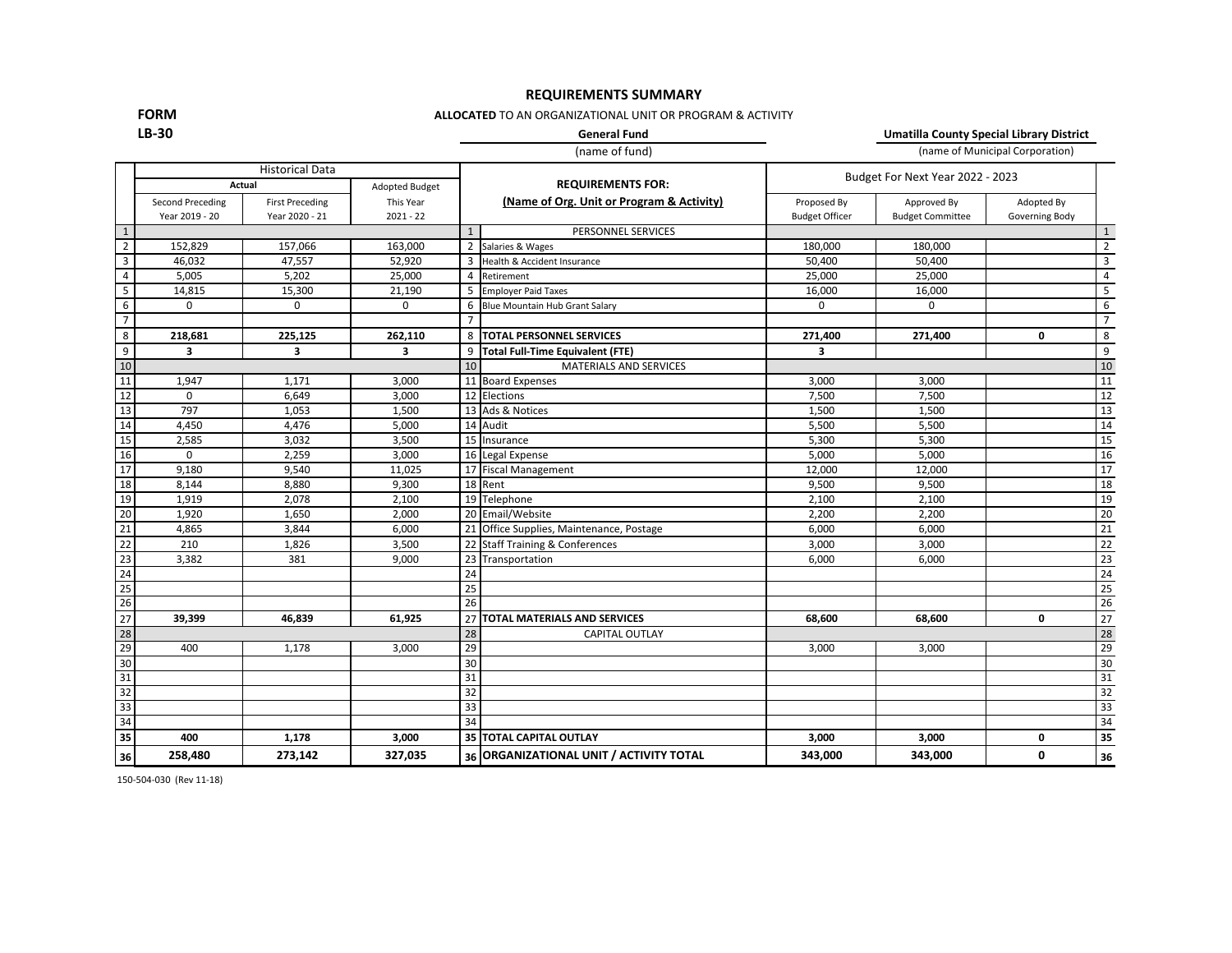### **REQUIREMENTS SUMMARY**

#### **NOT ALLOCATED** TO AN ORGANIZATIONAL UNIT OR PROGRAM

**FORM LB-30**

**General Fund Umatilla County Special Library District**

|                |                                           |                                          |                          |                | (name of fund)                                                | (name of Municipal Corporation)      |                                        |                              |                         |
|----------------|-------------------------------------------|------------------------------------------|--------------------------|----------------|---------------------------------------------------------------|--------------------------------------|----------------------------------------|------------------------------|-------------------------|
|                |                                           | <b>Historical Data</b><br>Actual         | Adopted Budget           |                |                                                               |                                      | Budget For Next Year 2022 - 2023       |                              |                         |
|                | <b>Second Preceding</b><br>Year 2019 - 20 | <b>First Preceding</b><br>Year 2020 - 21 | This Year<br>$2021 - 22$ |                | <b>REQUIREMENTS DESCRIPTION</b>                               | Proposed By<br><b>Budget Officer</b> | Approved By<br><b>Budget Committee</b> | Adopted By<br>Governing Body |                         |
| $\mathbf{1}$   |                                           |                                          |                          | $\mathbf{1}$   | PERSONNEL SERVICES NOT ALLOCATED                              |                                      |                                        |                              | $\mathbf{1}$            |
| $\overline{2}$ |                                           |                                          |                          | $\overline{2}$ |                                                               |                                      |                                        |                              | $\overline{2}$          |
| 3              |                                           |                                          |                          | 3              |                                                               |                                      |                                        |                              | $\overline{\mathbf{3}}$ |
| 4              | 0                                         | $\mathbf 0$                              | $\mathbf 0$              |                | 4   TOTAL PERSONNEL SERVICES                                  | 0                                    | 0                                      | 0                            | 4                       |
| 5              |                                           |                                          |                          |                | 5 Total Full-Time Equivalent (FTE)                            |                                      |                                        |                              | 5                       |
| 6              |                                           |                                          |                          | 6              | MATERIALS AND SERVICES NOT ALLOCATED                          |                                      |                                        |                              | 6                       |
| $\overline{7}$ |                                           |                                          |                          | $\overline{7}$ |                                                               |                                      |                                        |                              | $\overline{7}$          |
| 8              |                                           |                                          |                          | 8              |                                                               |                                      |                                        |                              | 8                       |
| 9              | $\mathbf 0$                               | $\mathbf{0}$                             | $\mathbf 0$              | 9              | <b>TOTAL MATERIALS AND SERVICES</b>                           | 0                                    | $\mathbf 0$                            | $\mathbf 0$                  | 9                       |
| 10             |                                           |                                          |                          | 10             | CAPITAL OUTLAY NOT ALLOCATED                                  |                                      |                                        |                              | 10                      |
| 11             |                                           |                                          |                          | 11             |                                                               |                                      |                                        |                              | 11                      |
| 12             |                                           |                                          |                          | 12             |                                                               |                                      |                                        |                              | 12                      |
| 13             | $\mathbf 0$                               | $\mathbf 0$                              | $\mathbf 0$              |                | 13 TOTAL CAPITAL OUTLAY                                       | 0                                    | $\mathbf 0$                            | 0                            | 13                      |
| 14             |                                           |                                          |                          | 14             | <b>DEBT SERVICE</b>                                           |                                      |                                        |                              | 14                      |
| 15             |                                           |                                          |                          | 15             |                                                               |                                      |                                        |                              | 15                      |
| 16             |                                           |                                          |                          | 16             |                                                               |                                      |                                        |                              | 16                      |
| 17             | $\mathbf 0$                               | $\mathbf{0}$                             | $\mathbf 0$              |                | 17 TOTAL DEBT SERVICE                                         | $\mathbf 0$                          | $\mathbf 0$                            | 0                            | 17                      |
| 18             |                                           |                                          |                          | 18             | SPECIAL PAYMENTS                                              |                                      |                                        |                              | 18                      |
| 19             | 1,500,198                                 | 1,586,198                                | 1,681,896                |                | 19 Tax Distribution to Cities                                 | 1,783,583                            | 1,783,583                              |                              | 19                      |
| 20             | 56,949                                    | 57,783                                   | 57,783                   |                | 20 Community Service Fees Distribution to Cities              | 68,000                               | 68,000                                 |                              | 20                      |
| 21             | 1,557,147                                 | 1,643,981                                | 1,739,679                |                | 21 TOTAL SPECIAL PAYMENTS                                     | 1,851,583                            | 1,851,583                              | 0                            | 21                      |
| 22             |                                           |                                          |                          | 22             | <b>INTERFUND TRANSFERS</b>                                    |                                      |                                        |                              | 22                      |
| 23             | 64,000                                    | 90,000                                   | 116,700                  |                | 23 Resource Sharing Fund                                      | 129,815                              | 129,815                                |                              | 23                      |
| 24             | $\mathsf 0$                               | $\mathsf 0$                              | $\mathbf 0$              |                | 24 Outreach Fund                                              | $\mathbf 0$                          | $\mathsf 0$                            |                              | 24                      |
| 25             |                                           | $\mathsf 0$                              | 10,000                   |                | 25 Capital Reserve Fund                                       | 5,000                                | 5,000                                  |                              | 25                      |
| 26             |                                           |                                          |                          | 26             |                                                               |                                      |                                        |                              | 26                      |
| 27             |                                           |                                          |                          | 27             |                                                               |                                      |                                        |                              | 27                      |
| 28             | 64,000                                    | 90.000                                   | 126,700                  |                | 28 TOTAL INTERFUND TRANSFERS                                  | 134,815                              | 134,815                                | 0                            | 28                      |
| 29             |                                           |                                          | 85,985                   |                | 29 OPERATING CONTINGENCY                                      | 108,000                              | 108,000                                |                              | 29                      |
| 30             |                                           |                                          |                          |                | 30 RESERVED FOR FUTURE EXPENDITURE                            |                                      |                                        |                              | 30                      |
| 31             |                                           |                                          | 170,000                  |                | 31 UNAPPROPRIATED ENDING BALANCE                              | 128,915                              | 128,915                                |                              | 31                      |
| 32             | 1,621,147                                 | 1,733,981                                | 2,122,364                |                | 32 Total Requirements NOT ALLOCATED                           | 2,223,313                            | 2,223,313                              | 0                            | 32                      |
| 33             | 258,480                                   | 273,142                                  | 327,035                  |                | 33 Total Requirements for ALL Org. Units/Programs within fund | 343,000                              | 343,000                                |                              | 33                      |
| 34             | 247,033                                   | 297,887                                  |                          |                | 34 Ending balance (prior years)                               |                                      |                                        |                              | 34                      |
| 35             | 2,126,660                                 | 2,305,010                                | 2,449,399                |                | 35 TOTAL REQUIREMENTS                                         | 2,566,313                            | 2,566,313                              | 0                            | 35                      |

150-504-030 (Rev 05-21)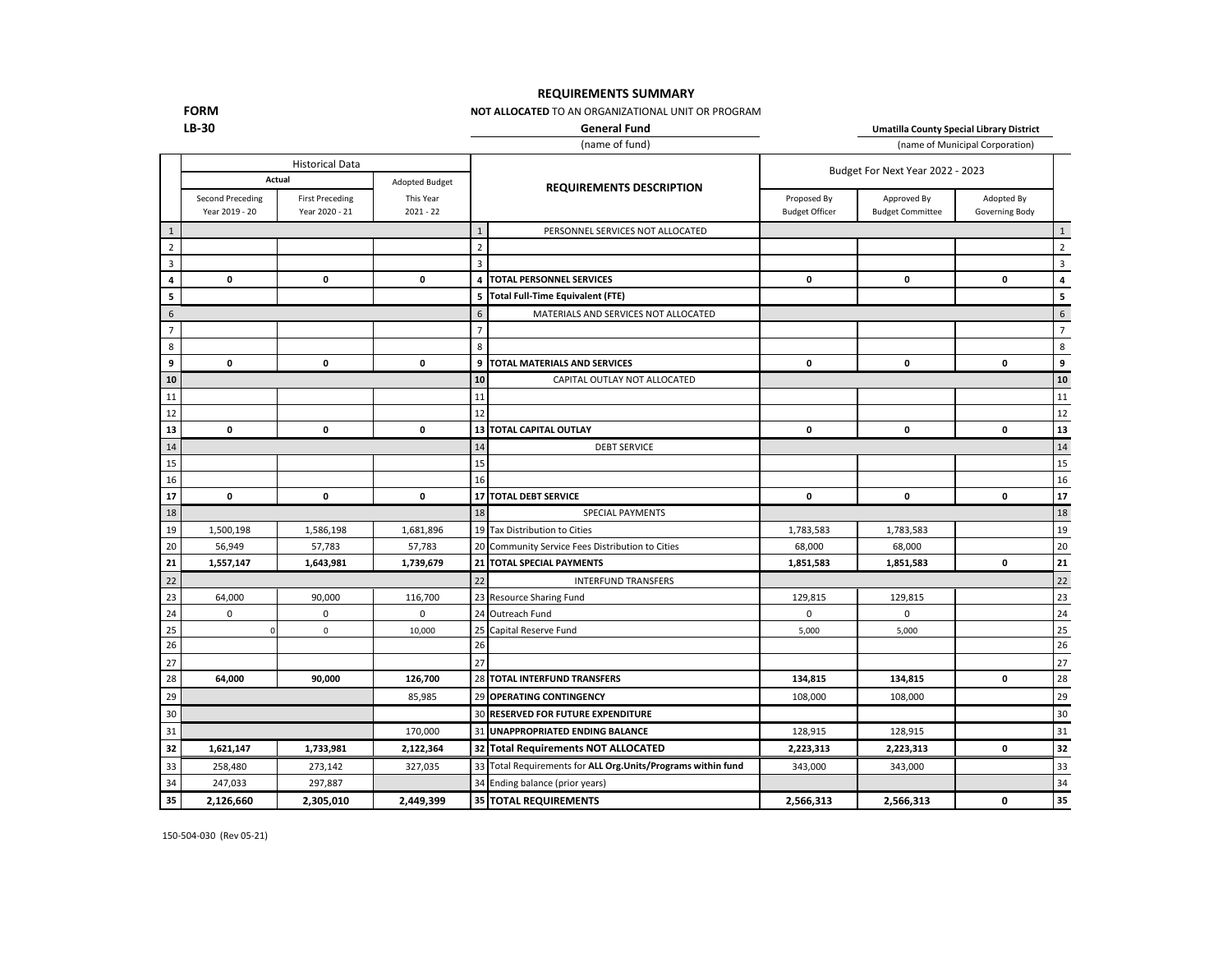**FORM LB-10**

# **SPECIAL FUND RESOURCES AND REQUIREMENTS**

### **Resource Sharing**

**Umatilla County Special Library District**

### (Fund)

|                         |                                    |                                          |                                  |                |                                            |                           | (Fund)                                           | (Name of Municipal Corporation)      |                                        |                              |                |  |
|-------------------------|------------------------------------|------------------------------------------|----------------------------------|----------------|--------------------------------------------|---------------------------|--------------------------------------------------|--------------------------------------|----------------------------------------|------------------------------|----------------|--|
|                         |                                    | <b>Historical Data</b>                   |                                  |                |                                            |                           |                                                  |                                      | Budget for Next Year 2022 -2023        |                              |                |  |
|                         |                                    | Actual                                   |                                  |                |                                            |                           | <b>DESCRIPTION</b>                               |                                      |                                        |                              |                |  |
|                         | Second Preceding<br>Year 2019 - 20 | <b>First Preceding</b><br>Year 2020 - 21 | Adopted Budget<br>Year 2021 - 22 |                |                                            |                           | <b>RESOURCES AND REQUIREMENTS</b>                | Proposed By<br><b>Budget Officer</b> | Approved By<br><b>Budget Committee</b> | Adopted By<br>Governing Body |                |  |
| $\mathbf{1}$            |                                    |                                          |                                  |                |                                            |                           | <b>RESOURCES</b>                                 |                                      |                                        |                              | $\mathbf{1}$   |  |
| $\overline{2}$          | 31,826                             | 17,820                                   | 22,900                           |                | 2 Cash on hand * (cash basis), or          |                           |                                                  | 12,200                               | 12,200                                 |                              | $2^{\circ}$    |  |
| $\mathbf{3}$            |                                    |                                          |                                  |                | 3 Working Capital (accrual basis)          |                           |                                                  |                                      |                                        |                              | $\overline{3}$ |  |
| $\overline{4}$          |                                    |                                          |                                  | $\overline{4}$ |                                            |                           | Previously levied taxes estimated to be received |                                      |                                        |                              | $\overline{4}$ |  |
| $\overline{\mathbf{5}}$ |                                    |                                          |                                  | $\overline{5}$ | Interest                                   |                           |                                                  |                                      |                                        |                              | 5              |  |
| $\overline{6}$          | 64,000                             | 90,000                                   | 116,700                          | 6              | Transferred IN, from other funds           |                           |                                                  | 129,815                              | 129,815                                |                              | 6              |  |
| $\overline{7}$          | 23,678                             | 28,534                                   | 27,000                           | $\overline{7}$ |                                            |                           | Reimbursements from Hermiston & Courier          | 29,000                               | 29,000                                 |                              | $\overline{7}$ |  |
| $\,$ 8 $\,$             | 51                                 | 4,000                                    | 150                              | 8              | Other Income                               |                           |                                                  | 150                                  | 150                                    |                              | 8              |  |
| $\overline{9}$          | 7,549                              | 1,596                                    | 2,700                            | 9              | Grants                                     |                           |                                                  | 3,000                                | 3,000                                  |                              | 9              |  |
| 10                      | 127,104                            | 141,950                                  | 169,450                          | 10             | Total Resources, except taxes to be levied |                           |                                                  | 174,165                              | 174,165                                |                              | 10             |  |
| 11                      |                                    |                                          |                                  | 11             | Taxes estimated to be received             |                           |                                                  |                                      |                                        |                              | 11             |  |
| 12                      |                                    |                                          |                                  | 12             | Taxes collected in year levied             |                           |                                                  |                                      |                                        |                              | 12             |  |
| 13                      | 127,104                            | 141,950                                  | 169,450                          | 13             |                                            |                           | <b>TOTAL RESOURCES</b>                           | 174,165                              | 174,165                                | $\mathbf{0}$                 | 13             |  |
| 14                      |                                    |                                          |                                  | 14             |                                            |                           | REQUIREMENTS **                                  |                                      |                                        |                              | 14             |  |
|                         |                                    |                                          |                                  |                | Org Unit or Prog                           | Object                    | Detail                                           |                                      |                                        |                              |                |  |
| 15                      |                                    |                                          |                                  | 15             | & Activity                                 | Classification            |                                                  |                                      |                                        |                              | 15             |  |
|                         |                                    |                                          |                                  |                | Resource                                   | Materials &               |                                                  |                                      |                                        |                              |                |  |
|                         |                                    |                                          |                                  | 16             | Sharing                                    | Services                  |                                                  |                                      |                                        |                              |                |  |
| 16                      | 59,157                             | 60,642                                   | 65,500                           | 17             |                                            |                           | Sage Library System                              | 74,015                               | 74,015                                 |                              | 16             |  |
| 17                      | 23,641                             | 30,475                                   | 33,500                           | 18             |                                            |                           | Courier County/State                             | 35,000                               | 35,000                                 |                              | 17             |  |
| 18                      | 469                                | 290                                      | 750                              | $19\,$         |                                            |                           | <b>Cataloging Utilities</b>                      | 750                                  | 750                                    |                              | 18             |  |
| 20                      | 11,090                             | 11,090                                   | 12,000                           | 20             |                                            |                           | Library2Go                                       | 13,400                               | 13,400                                 |                              | 20             |  |
| 21                      | 4,590                              | 7,443                                    | 8,000                            | 21             |                                            |                           | Prog&Trning for Libs Staff/Brds                  | 8,000                                | 8,000                                  |                              | 21             |  |
| $\overline{22}$         | 7,788                              | 5,900                                    | 12,000                           | 22             |                                            |                           | Cooperative Programs & Activities                | 5,000                                | 5,000                                  |                              | 22             |  |
| $\overline{23}$         | 2,549                              | 1,626                                    | 2,700                            | 23             |                                            |                           | <b>Grant Expenses</b>                            | 3,000                                | 3,000                                  |                              | 23             |  |
| 24                      | $\mathbf 0$                        | $\mathbf 0$                              | 5,000                            | 24             |                                            |                           | Marketing                                        | 5,000                                | 5,000                                  |                              | 24             |  |
| $\overline{25}$         | 0                                  | $\mathbf 0$                              | 30,000                           | 25             |                                            |                           | Contingency                                      | 30,000                               | 30,000                                 |                              | 25             |  |
| 26                      |                                    |                                          |                                  | 26             |                                            |                           |                                                  |                                      |                                        |                              | 26             |  |
| 27                      |                                    |                                          |                                  | 27             |                                            |                           |                                                  |                                      |                                        |                              | 27             |  |
| 28                      |                                    |                                          |                                  | 28             |                                            |                           |                                                  |                                      |                                        |                              | 28             |  |
| 29                      | 17,820                             | 24,484                                   |                                  | 29             |                                            |                           | Ending balance (prior years)                     |                                      |                                        |                              | 29             |  |
| 30                      |                                    |                                          | 0                                | 30             |                                            |                           | <b>UNAPPROPRIATED ENDING FUND BALANCE</b>        | $\mathbf 0$<br>174,165               |                                        |                              | 30             |  |
| 31                      | 127,104                            | 141,950                                  | 169,450                          | 31             |                                            | <b>TOTAL REQUIREMENTS</b> |                                                  |                                      | 174,165                                | 0                            | 31             |  |

\*The balance of cash, cash equivalents and investments in the fund at the beginning of the budget year

150-504-010 (Rev. 10-16)

\*\*List requirements by organizational unit or program, activity, object classification, then expenditure detail. If the requirement is "not allocated", then list by object classification and expenditure detail.

page \_\_\_\_\_\_\_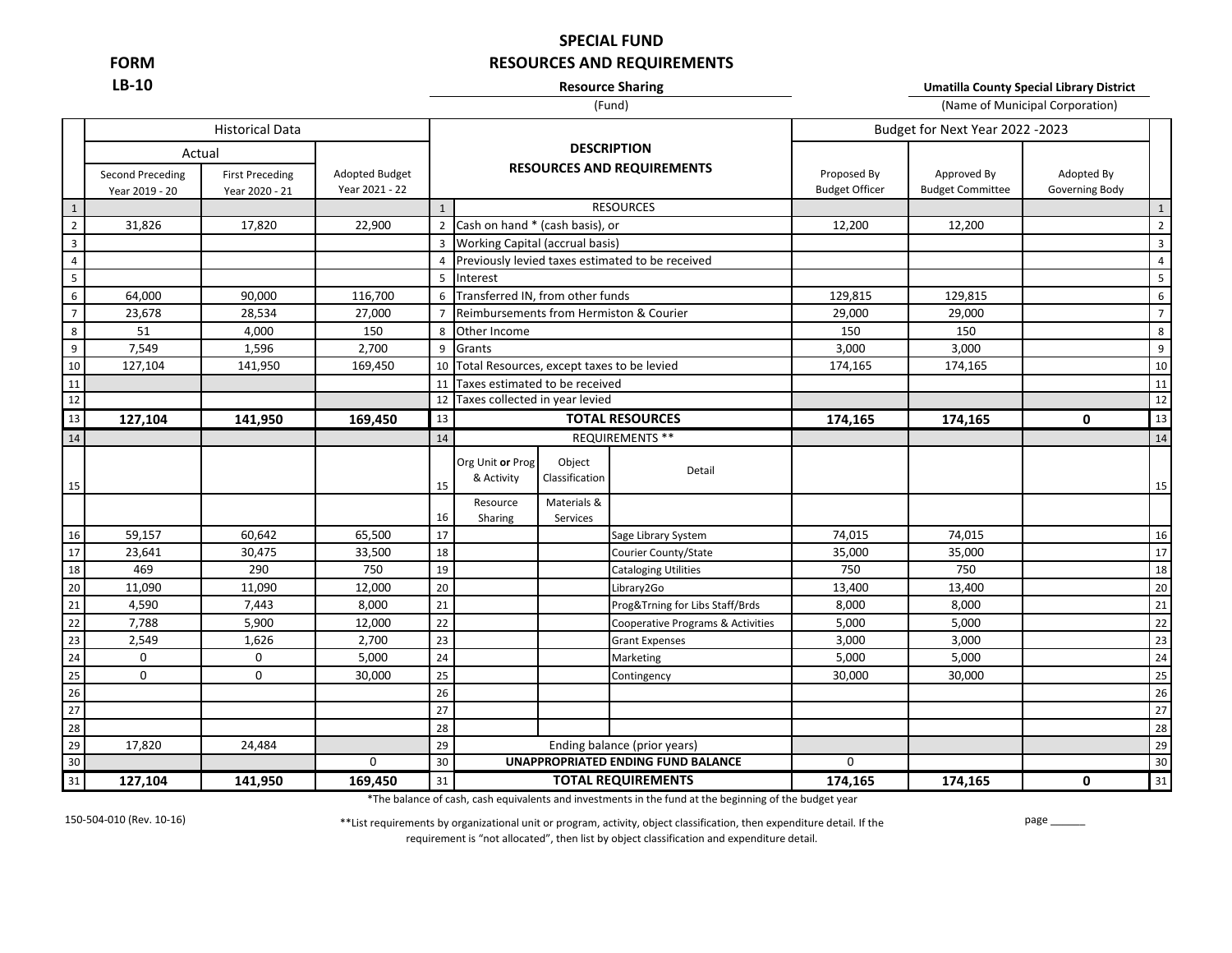**LB-10**

# **SPECIAL FUND FORM RESOURCES AND REQUIREMENTS**

# **Outreach** (Fund)

(Name of Municipal Corporation) **Umatilla County Special Library District**

|                                      |                                              | <b>Historical Data</b>                   |                                         |              |                                                         |                          |                                                    |                                      | Budget for Next Year 2022 - 23         |                              |                |
|--------------------------------------|----------------------------------------------|------------------------------------------|-----------------------------------------|--------------|---------------------------------------------------------|--------------------------|----------------------------------------------------|--------------------------------------|----------------------------------------|------------------------------|----------------|
|                                      | Actual<br>Second Preceding<br>Year 2019 - 20 | <b>First Preceding</b><br>Year 2020 - 21 | <b>Adopted Budget</b><br>Year 2021 - 22 |              | <b>DESCRIPTION</b><br><b>RESOURCES AND REQUIREMENTS</b> |                          |                                                    | Proposed By<br><b>Budget Officer</b> | Approved By<br><b>Budget Committee</b> | Adopted By<br>Governing Body |                |
| $\footnotesize\substack{\textbf{1}}$ |                                              |                                          |                                         | $\mathbf{1}$ |                                                         |                          | <b>RESOURCES</b>                                   |                                      |                                        |                              | $\mathbf{1}$   |
| $\overline{2}$                       | 26,011                                       | 24,860                                   | 23,530                                  |              | 2 Cash on hand * (cash basis), or                       |                          |                                                    | 20,030                               | 20,030                                 |                              | $\overline{2}$ |
| $\overline{\mathbf{3}}$              |                                              |                                          |                                         |              | 3 Working Capital (accrual basis)                       |                          |                                                    |                                      |                                        |                              | $\overline{3}$ |
| $\overline{4}$                       |                                              |                                          |                                         |              |                                                         |                          | 4 Previously levied taxes estimated to be received |                                      |                                        |                              | $\overline{4}$ |
| $5\phantom{a}$                       |                                              |                                          |                                         | 5            | Interest                                                |                          |                                                    |                                      |                                        |                              | 5              |
| 6                                    | $\mathbf 0$                                  | $\mathbf 0$                              | $\mathbf 0$                             | 6            | Transferred IN, from other funds                        |                          |                                                    | $\mathbf 0$                          | 0                                      |                              | 6              |
| $\overline{7}$                       | 9,366                                        | 9,342                                    | 9,342                                   |              | <b>State Read to Read Grant</b>                         |                          |                                                    | 9,457                                | 9,457                                  |                              | $\overline{7}$ |
| 8                                    |                                              |                                          |                                         | 8            |                                                         |                          |                                                    |                                      |                                        |                              | 8              |
| $\boldsymbol{9}$                     |                                              |                                          |                                         | 9            |                                                         |                          |                                                    |                                      |                                        |                              | 9              |
| $10\,$                               | 35,377                                       | 34,202                                   | 32,872                                  |              | 10 Total Resources, except taxes to be levied           |                          |                                                    | 29,487                               | 29,487                                 | $\mathbf 0$                  | 10             |
| 11                                   |                                              |                                          |                                         |              | 11 Taxes estimated to be received                       |                          |                                                    |                                      |                                        |                              | 11             |
| 12                                   |                                              |                                          |                                         |              | 12 Taxes collected in year levied                       |                          |                                                    |                                      |                                        |                              | 12             |
| 13                                   | 35,377                                       | 34,202                                   | 32,872                                  | 13           |                                                         |                          | <b>TOTAL RESOURCES</b>                             | 29,487                               | 29,487                                 | $\mathbf{0}$                 | 13             |
| 14                                   |                                              |                                          |                                         | 14           |                                                         |                          | REQUIREMENTS **                                    |                                      |                                        |                              | 14             |
| 15                                   |                                              |                                          |                                         | 15           | Org Unit or Prog<br>& Activity                          | Object<br>Classification | Detail                                             |                                      |                                        |                              | 15             |
| 16                                   |                                              |                                          |                                         | 16           | Outreach                                                | Materials &<br>Services  |                                                    |                                      |                                        |                              | 16             |
| 17                                   | 601                                          | 657                                      | 5,000                                   | 17           |                                                         |                          | Take Off Materials & Supplies                      | 4,000                                | 4,000                                  |                              | 17             |
| 18                                   | 9,179                                        | 9,413                                    | 9,342                                   | 18           |                                                         |                          | <b>State Ready to Read Material</b>                | 9,457                                | 9,457                                  |                              | 18             |
| 19                                   | 662                                          | 422                                      | 6,000                                   | 19           |                                                         |                          | <b>Take Off Transportation</b>                     | 5,000                                | 5,000                                  |                              | 19             |
| 20                                   | 0                                            | $\mathbf 0$                              | $\mathbf 0$                             | 20           |                                                         |                          | <b>Grant &amp; Donation Materials</b>              | $\mathbf 0$                          | $\mathbf 0$                            |                              | 20             |
| $\overline{21}$                      | 75                                           | $\mathbf 0$                              | 6,000                                   | 21           |                                                         |                          | <b>Outreach Materials &amp; Supplies</b>           | 2,000                                | 2,000                                  |                              | 21             |
| $\overline{22}$                      | $\mathbf 0$                                  | $\mathbf 0$                              | 6,530                                   | 22           |                                                         |                          | Contingency                                        | 9,030                                | 9,030                                  |                              | 22             |
| 23                                   |                                              |                                          |                                         | 23           |                                                         |                          |                                                    |                                      |                                        |                              | 23             |
| 24                                   |                                              |                                          |                                         | 24           |                                                         |                          |                                                    |                                      |                                        |                              | 24             |
| 25                                   |                                              |                                          |                                         | 25           |                                                         |                          |                                                    |                                      |                                        |                              | 25             |
| 26                                   |                                              |                                          |                                         | 26           |                                                         |                          |                                                    |                                      |                                        |                              | 26             |
| 27                                   |                                              |                                          |                                         | 27           |                                                         |                          |                                                    |                                      |                                        |                              | 27             |
| 28                                   |                                              |                                          |                                         | 28           |                                                         |                          |                                                    |                                      |                                        |                              | 28             |
| 29                                   | 24,860                                       | 23,710                                   |                                         | 29           |                                                         |                          | Ending balance (prior years)                       |                                      |                                        |                              | 29             |
| 30                                   |                                              |                                          | 0                                       | 30           | UNAPPROPRIATED ENDING FUND BALANCE                      |                          |                                                    |                                      |                                        |                              | 30             |
| 31                                   | 35,377                                       | 34,202                                   | 32,872                                  | 31           | <b>TOTAL REQUIREMENTS</b>                               |                          |                                                    | 29,487                               | 29,487                                 | 0                            | 31             |

\*The balance of cash, cash equivalents and investments in the fund at the beginning of the budget year

150-504-010 (Rev. 10-16)

\*\*List requirements by organizational unit or program, activity, object classification, then expenditure detail. If the requirement is "not allocated", then list by object classification and expenditure detail.

page \_\_\_\_